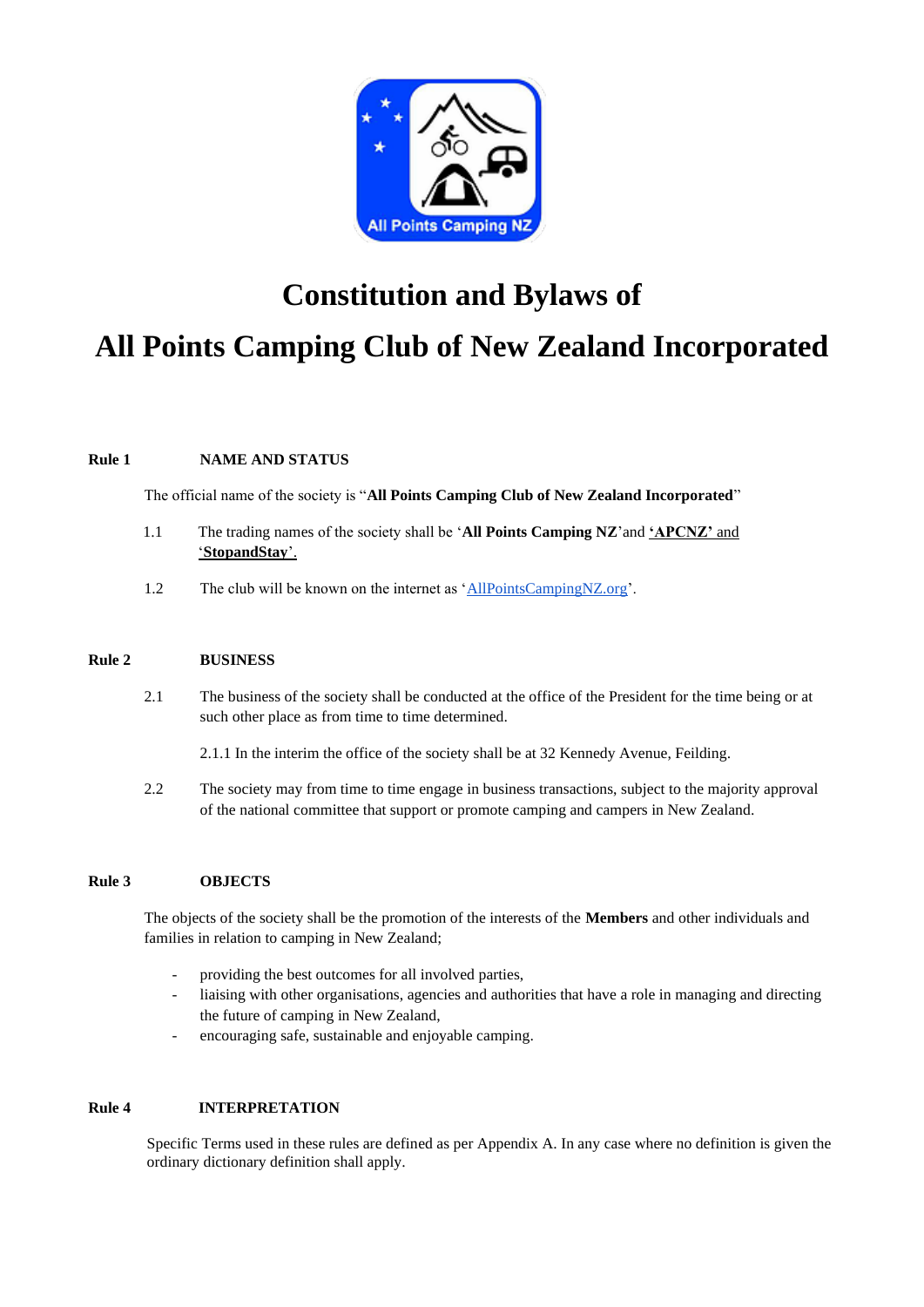## **Rule 5 RULES GOVERNING MEMBERSHIP**

- a) Requests for admission as **Members** shall be made in writing, or digitally, and accompanied by the necessary payment. Membership is subject to approval by the committee.
- b) Those financial Members on the list of the All Points Camping Club of New Zealand as at 31 December 2015 are to be considered as Foundation Members.
- c) A Membership Unit shall be an individual or couple and their dependent children, if any or a body corporate.
- d) Each family member of a membership unit aged 16 years or age or above shall be considered a member of the society in their own right. Only one annual subscription is required for each Membership Unit.
- e) On payment of subscriptions and acceptance as a Financial Member (Hereafter called Member) the **Member** shall be entitled to use the official club logo and such documents (book of rules, membership list, etc.) as may be available.
- f) Financial members of the pre-existing All Points Camping Club as at 01 June 2018 shall be considered to be financial members of the All Points Camping Club of New Zealand Incorporated, subject to approval by the committee. Membership subscriptions are due on the anniversary date of their original membership.
- g) All Points Camping NZ **Supporters** (not financial) are entitled to attend club rallies and events upon request as a guest, and also any other open social function organised by the club and display the club logo.
- h) The society is required to maintain a full and accurate **Membership Register** of current financial members. Membership details as advised by members shall only be available for club management purposes including the organisation and promotion of events.
- i) No membership details shall be provided, distributed or sold to other organisations including commercial businesses except where this involves the members club related business.
- j) The **Membership Registe**r shall be maintained by the secretary of the society and other specified executive committee members.
- k) Members have the right to retain privacy of their name and contact details. In such cases the member's details will only be able to be viewed by committee members.
- l) In all other situations, screened membership lists shall be available to regional or national club committees and members.
- m) Members are entitled to invite guests in another vehicle / tent to a rally / event.
- n) A Member may host a notified event or rally as 'All Points Camping NZ' subject to any and all requirements established by the National Committee. (Refer bylaws)
- o) The committee may select up to two persons a year to be life members. A life member will be exempt from paying an annual subscription.
- p) Any Member whose annual subscription shall remain unpaid for more than 3 calendar months following the due date may be deemed to be a non-member and may be required to reapply for membership as set out in Rule 5a.
- q) The National Committee shall have power to expel after due enquiry, and notification to any financial Member who brings the club into disrepute or is found guilty of misconduct. Any such financial member shall have the right to speak to the committee on such matters and request a review of the decisions.
- r) A member or membership unit may resign or cancel their membership, including all rights and privileges, by giving written or verbal notice to the executive committee. The effective date shall be the date on which said notice is received.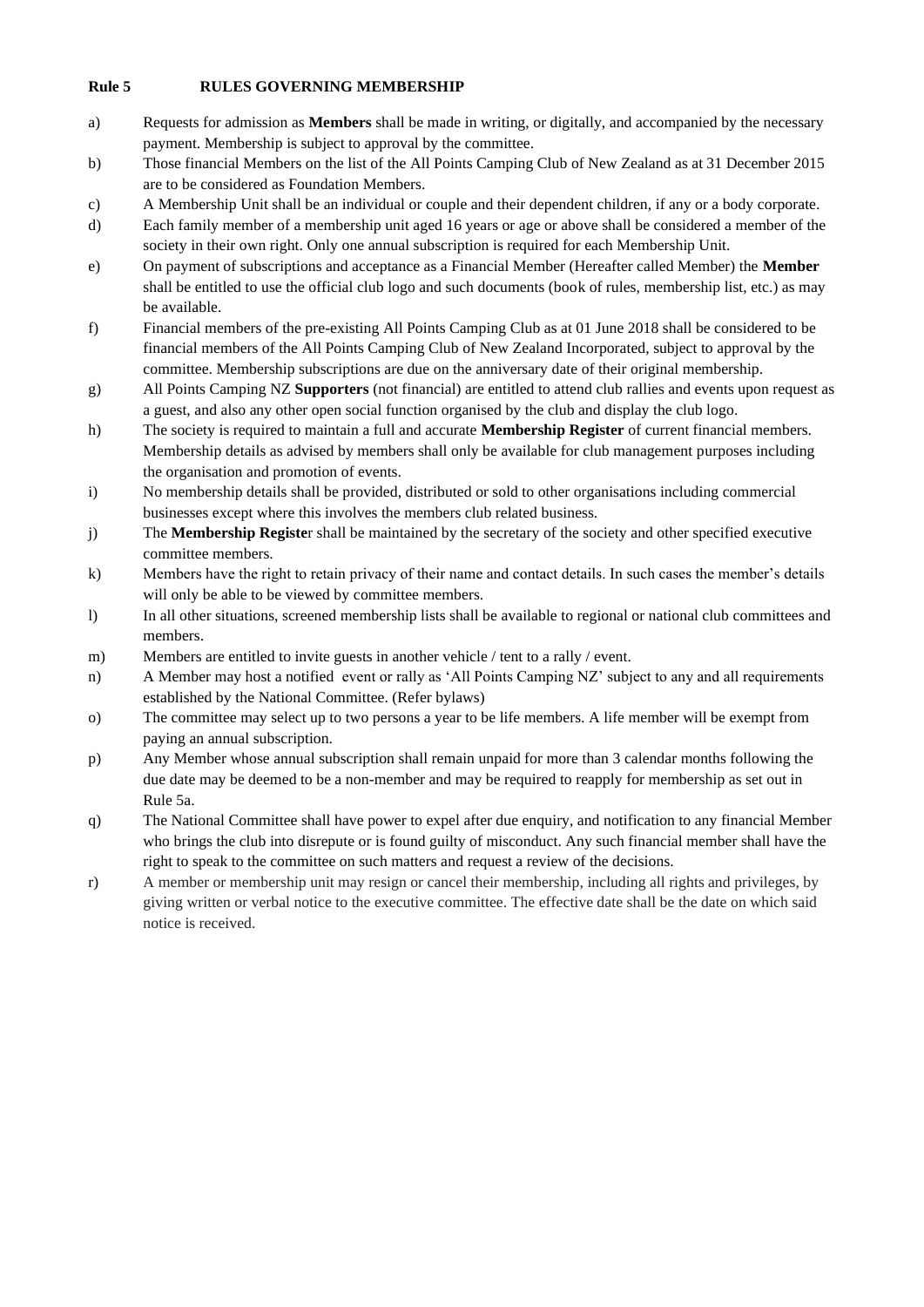#### **Rule 6 COMMITTEE**

- a) The National Committee shall comprise of the Executive Committee, Regional Representatives (as elected or appointed) and up to four additional general committee members as elected or appointed.
- b) The Executive Committee (hereafter referred to as the Executive) of the society shall consist of the Officers of President, Vice President, Secretary, Treasurer and Immediate Past President
- c) The Officers and all Committee members shall be elected at the Annual General Meeting, from the pool of financial members,
- d) Where a vacancy arises the Executive Committee shall have authority to co-opt any member to fill any vacancies that may occur on the National Committee until the next Annual General Meeting . Such co-opted members shall have full voting rights.
- e) Nominees for Club President must have been a member of the National Committee and a financial member of the club for a minimum of 12 months prior to the day of election and have positively and actively promoted the objects of the club during that period.
- f) Every officer and committee member shall be elected for one year only or until the next annual general meeting but shall be eligible for re-election for any position at the Annual General Meeting.

Should a committee member be unable to fulfill their appointed position responsibilities, for a period exceeding 30 days, the committee may request the committee member to step down and co-opt a member to that position or in an assistant role until the next annual general meeting.

#### **Rule 7 SUBSCRIPTIONS**

- a) The annual subscription shall be such a sum as may be decided upon at the Annual General Meeting.
- b) The Executive may remit in part or in whole, any subscription of any member, which in the opinion of the Executive Committee warrants such action.
- **c)** Annual subscriptions, payable in advance become due each 12 months on the anniversary of the month in which the member joined.
- d) A new member joining fee may be set by the Executive Committee.
- e) Life members of the society shall be exempt from paying subscriptions and shall retain all membership rights.

# **Rule 8 FUNDS**

- a) The society may operate a bank account and other such accounts, as may be deemed necessary, for the collection, transfer and disbursement of funds.
- b) No part of the society's income or other funds is to be used or available for use privately by any member or any associated person of a member except in circumstances where payment is a reasonable payment for services, or repayment of costs incurred on behalf of the society or the subsidy is a general benefit, available to all, and is an indirect return of fees and profits to the members.
- c) The society may purchase or hold shares or property including copyright and trademark in the name of All Points Camping NZ, real or intellectual for the purpose of furthering camping opportunities in New Zealand.
- d) The society may apply funds to sponsorship, promotion or society of camping related events that benefit and encourage NZ campers.
- e) The society may lease or sublease property and pay for related infrastructure and network costs where the intention is to provide benefit to campers in NZ.
- f) The society may borrow funds for the furtherance of the objects of the society only when due diligence has been completed and professional advice has been sought. The results must be presented back to the committee for discussion and approval.
- g) At no time may the society borrow funds if such borrowing shall detrimentally affect the solvency and financial stability of the society.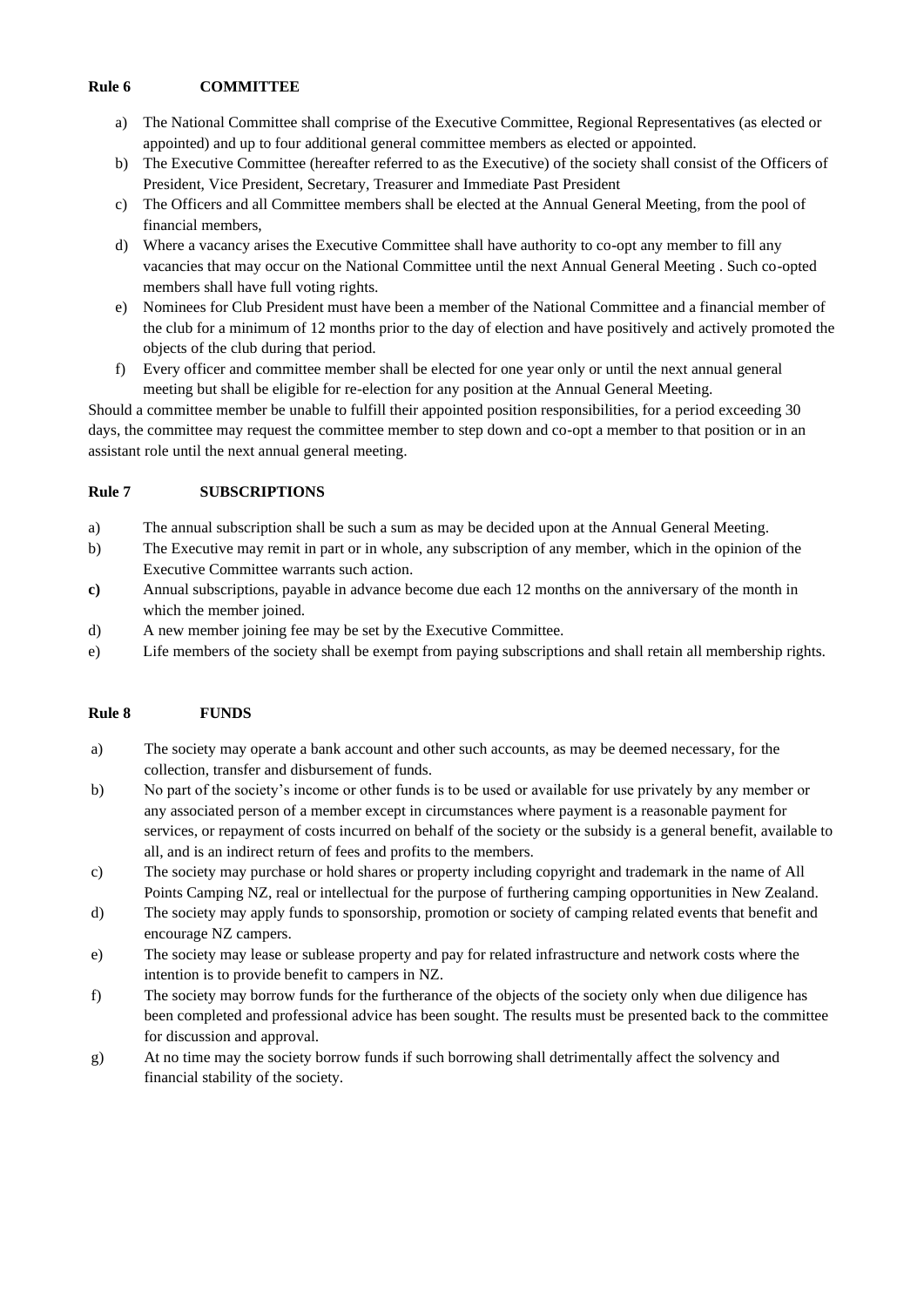#### **Rule 9 MEETINGS**

a) The All Points Camping Club of NZ's (Inc.) year for financial and other purposes shall begin on the first day of April and end on the last day of March. The Annual General Meeting shall be held in the months of May or June in each year or such other time as may be resolved by the Committee.

Annual General Meeting Business

- i. To receive the Annual Report and Financial Statement
- ii. To consider proposed alteration to the Rules
- iii. To elect the officers and the executive committee for the ensuing year
- iv. To transact other general business.
- b) The Secretary shall by notice to members, including by digital means, give 21 days notice of the Annual General Meeting and of any alterations in the Rules or any special business to be considered. Meetings may be conducted electronically.
- c) The society's annual accounts shall be reviewed by the committee prior to the Annual General meeting.
- d) A Special General Meeting may at any time on the initiative of the President, or in responses to a written request signed by ten members of the Club, be called by the Secretary, who shall by notice of the Club's to each member, give 21 days notice of such meeting and of the business to be transacted.
- e) A quorum for an Annual General Meeting / Special General Meeting shall be set at a minimum of 10 financial members.
- f) A National Committee Meeting may at any time be called on the initiative of the President, or of any two members of the Executive Committee, or of the Secretary, who shall give each member of the National Committee at least three days notice of such meeting and of the business to be transacted at the meeting. Such meetings may be conducted by telephone or other digital means.
- g) At all meetings of the Club and at all meetings of the National Committee, the President, or in his absence, the Vice President shall preside, but should both these Officers be absent, the Chair shall be taken by a Member appointed by the Members present.
- h) The Secretary shall attend where possible all meetings and keep regular and correct minutes of the same; conduct correspondence and attend generally to clerical duties in connection with the Club.

# **Rule 10 VOTING**

.

- a) Nominations for office holders may be made by financial members. Nominations are requested to be supplied to the Secretary of the society 7 days before any annual general meeting or election. Such nominations shall state the position for which the nomination relates, the name and contact details of the nominated person and the contact details of the nominator and seconder.
- b) Where nominations for a position of office are considered insufficient, nominations from the floor may be called.
- c) At all meetings of the Club, each financial member, with the exception of a body corporate, shall have one vote, the voting being by show of hands or by ballot. A body corporate shall have a maximum of three votes.
- d) A ballot maybe conducted electronically over a period not exceeding 7 days and no less than 24 hours. Any such electronic voting shall be closed at the commencement of the meeting except where a time of closure has been stated otherwise by the secretary of the society.
- e) The Chairman of the meeting shall be entitled to an ordinary vote and in the event of the voting being equal, shall also have a casting vote.
- f) Where the nominations for the positions on the Committee exceed the number of Officers or Committee Members required under Rule 6 (a), then a ballot shall be held.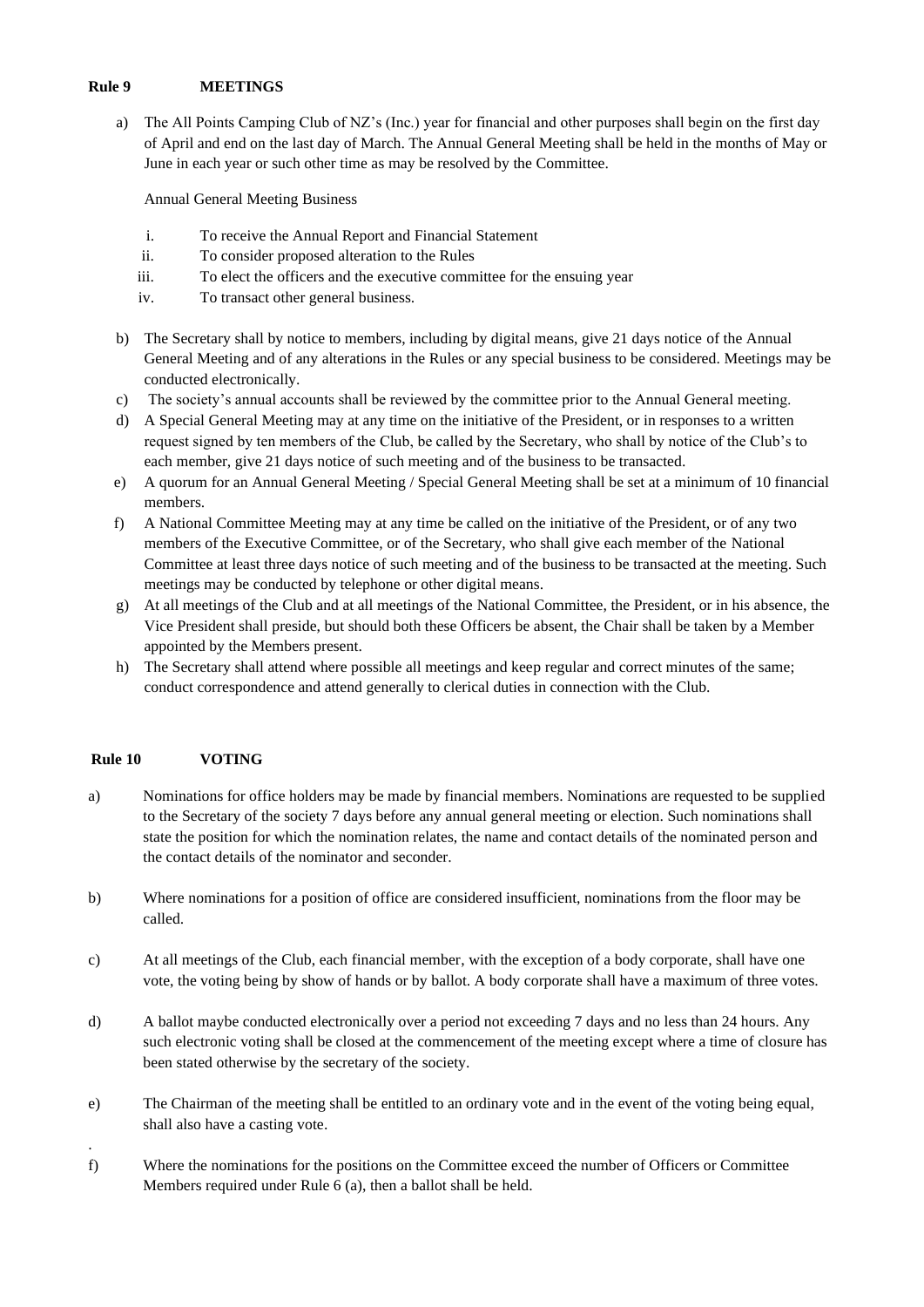#### **Rule 11 SOCIAL MEDIA and ONLINE FORUMS**

Officers of the society may from time to time operate social media accounts, groups and discussion forums to support the operation of the society and its membership. The purpose of such forums being to positively promote camping in New Zealand. Such forums shall be seen supplementary to the society and not a formal part of the club organisation or structure.

Any actions by members of the society on forums or social media that bring the club into disrepute, or are determined to undermine the integrity of the society, may result in disciplinary action including a temporary or permanent ban or exclusion from any groups, forums or membership of the society / organisation. Any such determinations shall be made and agreed upon by a majority of the national committee or forum administrators.

#### **Rule 12 WINDING UP OF THE CLUB**

If upon the winding up or dissolution of the society there remains after the satisfaction of all its debts and liabilities any property whatsoever the same shall not be paid to or distributed among the members of the society but shall be given or transferred to some other organisation or body having objects similar to the objects of the society, or to some other not for profit organisation or purpose, within New Zealand as the committee decides.

#### **Rule 13 AUTHORITY OF THE EXECUTIVE COMMITTEE**

- a) In any matter not provided for in these rules, the decision of the Committee shall be final.
- b) The committee shall apply the official seal to all legal contracts and agreements including the alteration and adoption of rules and bylaws as it deems necessary.

#### **Rule 14 VARIATION OF RULES**

- a) No alteration, addition, *or alteration of the personal benefit clause or the winding up clause which shall not be approved without the approval of Inland Revenue*, or rescission shall be made to these rules except at the Annual General Meeting or at a Special General meeting called for this purpose.
- b) The Committee shall have the power to frame bylaws when deemed necessary provided they in no way contravene these rules.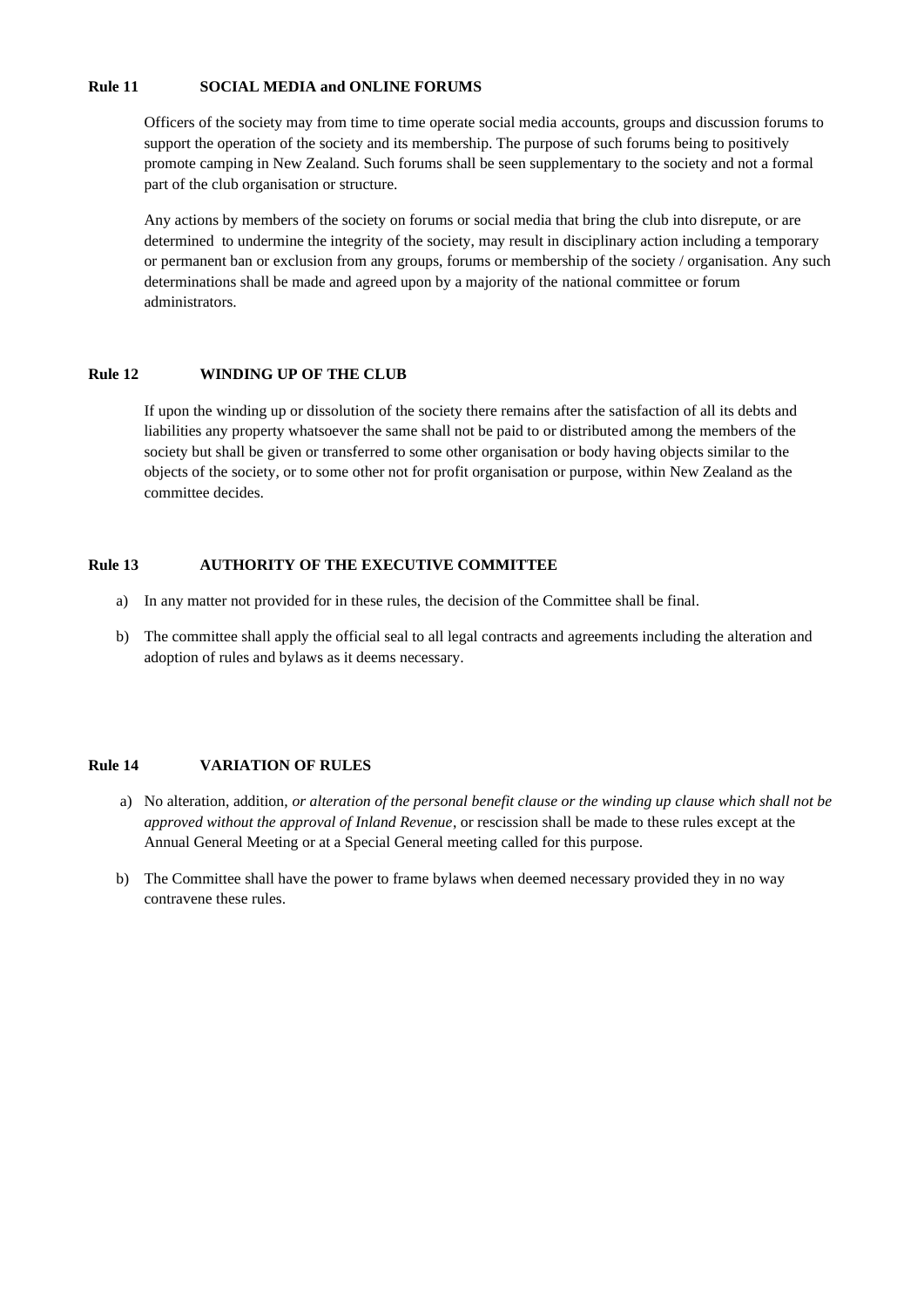**Note:** These rules were amended 28/08/2020 to add Rule 6 (g) *Should a committee member be unable to fulfill their appointed position responsibilities, for a period exceeding 30 days, the committee may request the committee member to step down and co-opt a member to that position or in an assistant role until the next annual general meeting.*

*Per Annual General meeting 28/08/20 - Moved G Stoneley, Seconded W Ravelich. Adopted*

**Note:** These rules were amended 01/05/2021 pursuant to the following remits.

# *Remit 1*

*Purpose : To list additional, identifiable trading names of the organisation being 'Stop and Stay' and 'APCNZ'*

*Change in rule: Amend Rule 1.1 to show* 

*"1.1 The trading names of the society shall be 'All Points Camping NZ'and 'APCNZ' and 'Stop and Stay'."*

*Moved by Gary Stoneley Seconded by Beverley Stoneley Adopted*

# *Remit 2*

*Purpose: To remove the word 'cheque' as a type of account held due to banking changes* 

*Change to rule: Amend Rule 8 a to read*

*h) The society may operate a bank cheque account and other such accounts, as may be deemed necessary, for the collection, transfer and disbursement of funds.*

*Moved by Paul Morgan Seconded by Gary Stoneley Adopted*

#### *Remit 3*

*Purpose: To allow the committee discretion when a member's subs are overdue to remain a member.*

*Note: In practice as a young growing club we have found some members, miss payments or do not receive invoices. The club membership list is regularly culled and cancellations processed.* 

*s) Any Member whose annual subscription shall remain unpaid for more than 3 calendar months following the due date shall may be deemed to be a non member and must may be required to reapply for membership as set out in Rule 5a.* 

*Moved by Gary Stoneley Seconded by Beverley Stoneley Adopted*

# *Remit 4*

*Purpose: Replace the word Executive (as in committee) with the word National throughout the document.*

*Note: This is simply to identify that the club operates a National Committtee structure and preceeds other remits.*

*Clauses affected: Rule 2 2.2, Rule 9 g,* 

*Moved by Gary Stoneley Seconded by Beverley Stoneley Adopted*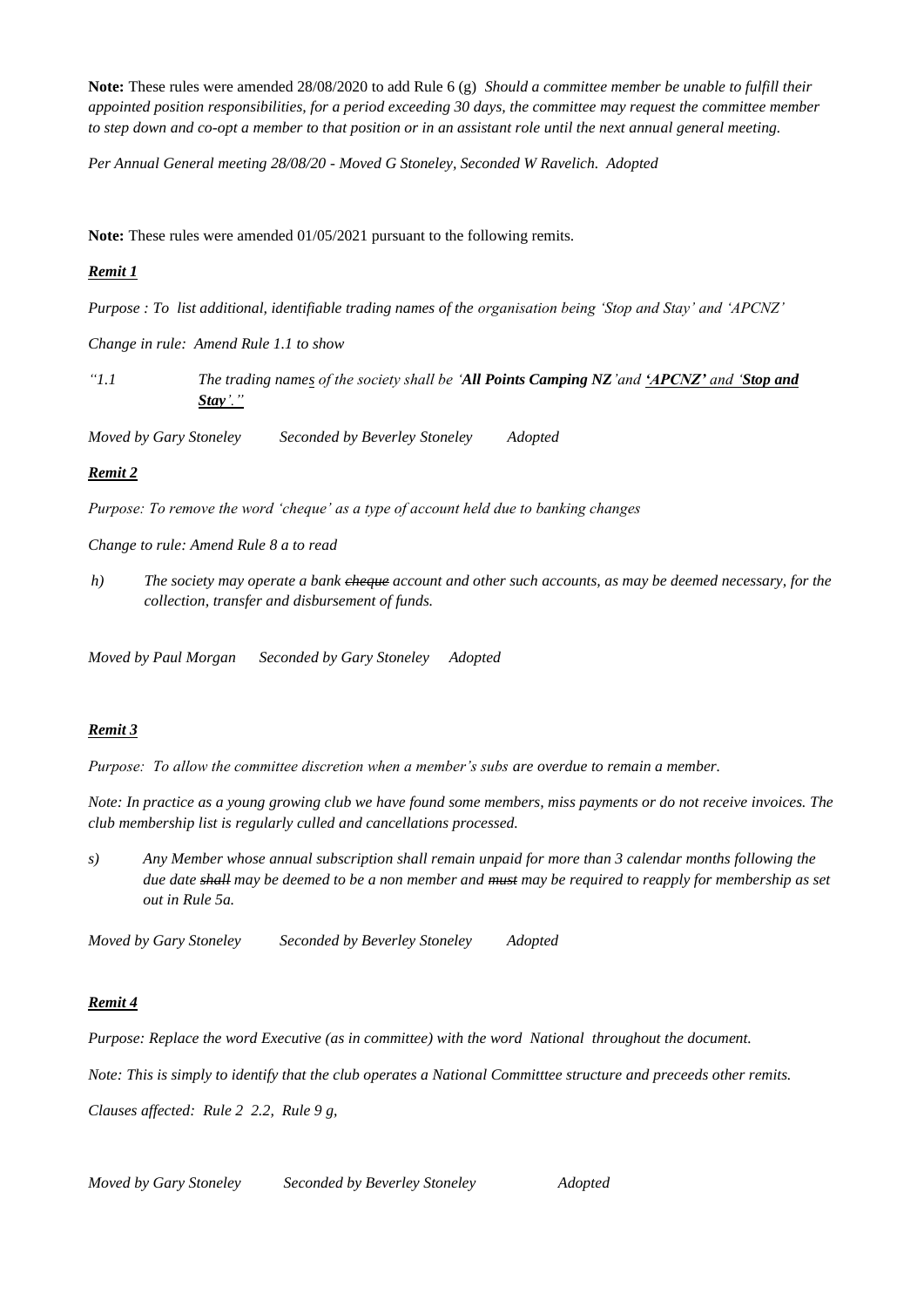## *Remit 5*

*Purpose: 1) To clarify the committee structure of National Committee including Executive Committee, Regional Representatives and general committee members. 2) To ensure the elected club president has previously served on the committee. 3) To maintain consistency and experience of office holder by including the Immediate Past President on the executive committee.* 

*Change to rule: Amend Rule 6 to read* 

#### *Rule 6 COMMITTEE*

- *g) The National Committee shall comprise of the Executive Committee, Regional Representatives (as elected or appointed) and [insert )up to four)] additional general committee members as elected or appointed.*
- *h)* The Executive Committee (hereafter referred to as the Executive) of the society shall consist of the Officers of *President, Vice President, Secretary, Treasurer and Immediate Past President*
- *i) The Officers and all Committee members shall be elected at the Annual General Meeting, from the pool of financial members,*
- *j) Where a vacancy arises the Executive Committee shall have authority to co-opt any member to fill any vacancies that may occur on the National Committee until the next Annual General Meeting . Such co-opted members shall have full voting rights.*
- *k) Nominees for Club President must have been a member of the National Committee and a financial member of the club for a minimum of 12 months prior to the day of election and have positively and actively promoted the objects of the club during that period.*
- *l) Every officer and committee member shall be elected for one year only or until the next annual general meeting, but shall be eligible for re-election for any position at the Annual General Meeting.*
- *m) Should a committee member be unable to fulfill their appointed position responsibilities, for a period exceeding 30 days, the committee may request the committee member to step down and co-opt a member to that position or in an assistant role until the next annual general meeting.*

*Moved by Gary Stoneley Seconded by Beverley Stoneley Adopted*